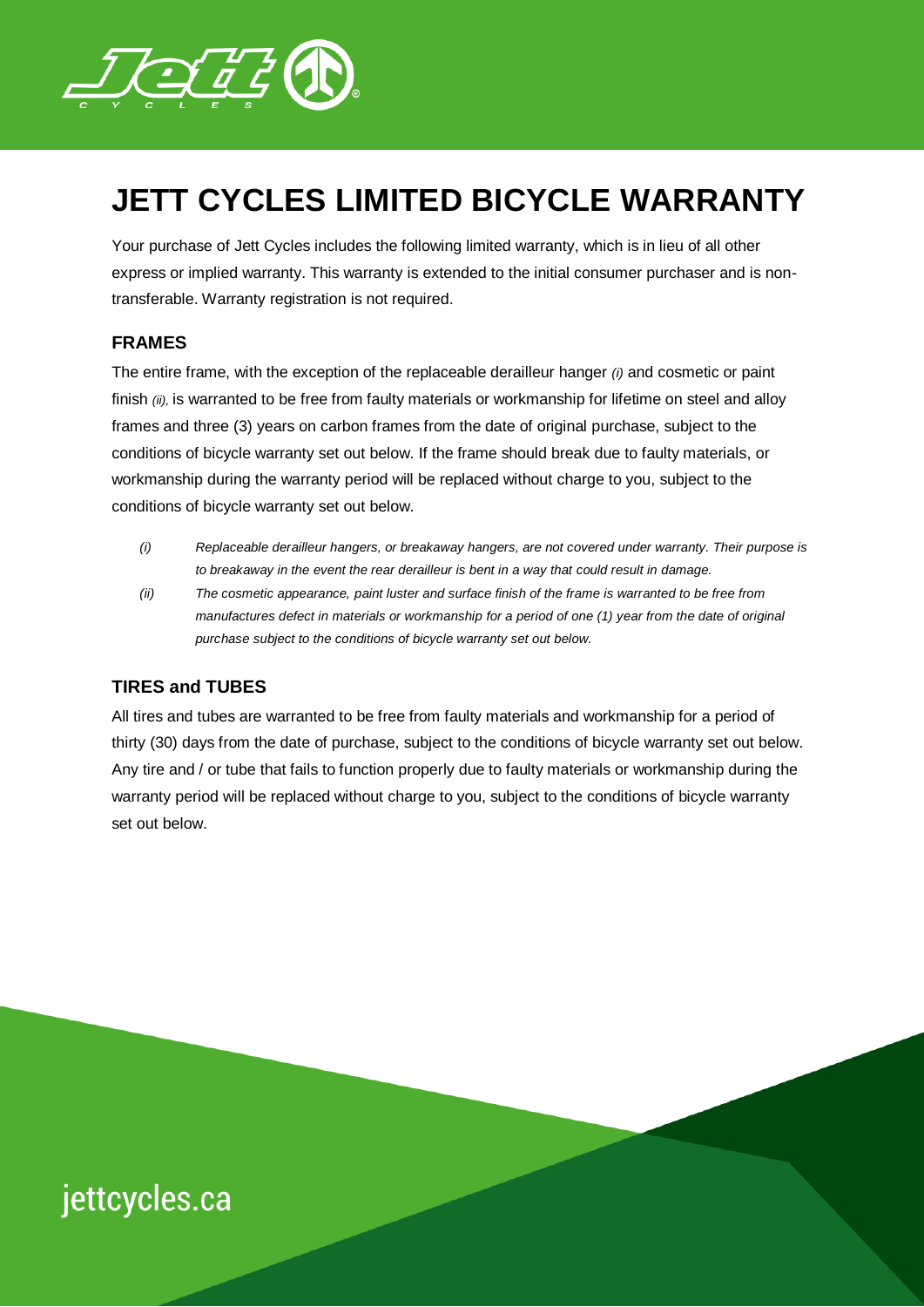

### **OTHER PARTS**

All parts of the bicycle, including the fork but excluding the tires and tubes are warranted to be free from faulty materials or workmanship for a period of one (1) year from the date of purchase, subject to the conditions of bicycle warranty set out below. If any part fails to function properly due to faulty materials or workmanship during the warranty period it will be replaced without charge to you, subject to conditions of bicycle warranty set out below.

#### *CONDITIONS OF BICYCLE WARRANTY*

- *1. It is the responsibility of the original consumer purchaser to perform or provide all reasonable and necessary maintenance and adjustments to keep the bicycle in good working condition. This warranty does not apply to*  damage caused by improper installation of parts, failure to properly maintain, failure to properly adjust all *components including, but not exclusive to the brakes, shifters, cables and derailleur, including truing of the wheels.*
- *2. This bicycle has been designed for general transportation and recreational use. It is not made to withstand the abuse associated with stunt riding or jumping. This warranty shall immediately become null and void if you are doing any of the following: rent the bicycle, sell the bicycle, give away the bicycle, install a motor or otherwise modify the bicycle, ride the bicycle with more than one person; or use the bicycle for stunt riding or jumping.*
- *3. This warranty does not cover ordinary wear and tear, malfunctions due to lack of adjustment or improper maintenance, damage caused by improper storage or transport, shipping damage, damage caused either accidentally or deliberately by you or another, damage due to natural disasters or events caused by weather conditions, and damage caused as a result of using the bicycle for other than its intended purpose.*
- *4. This warranty does not cover damaged caused as a result of non-original replacement parts, or accessories, being installed on the bicycle. The warranty will be considered void in the case an unauthorized modification has been made to frame or any component of the bicycle.*
- *5. This warranty does not cover cosmetic damaged to the frame or parts paint finish, decal treatment or other as a result of wear and tear, neglect, abuse or damage as a result of handling.*
- *6. Bicycles being claimed for warranty must be accompanied by the original bill or receipt from the place of purchase. Claims made without the original bill of receipt will be consider invalid.*
- *7. Validity of a warranty claim is made at the sole discretion of Jett Cycles.*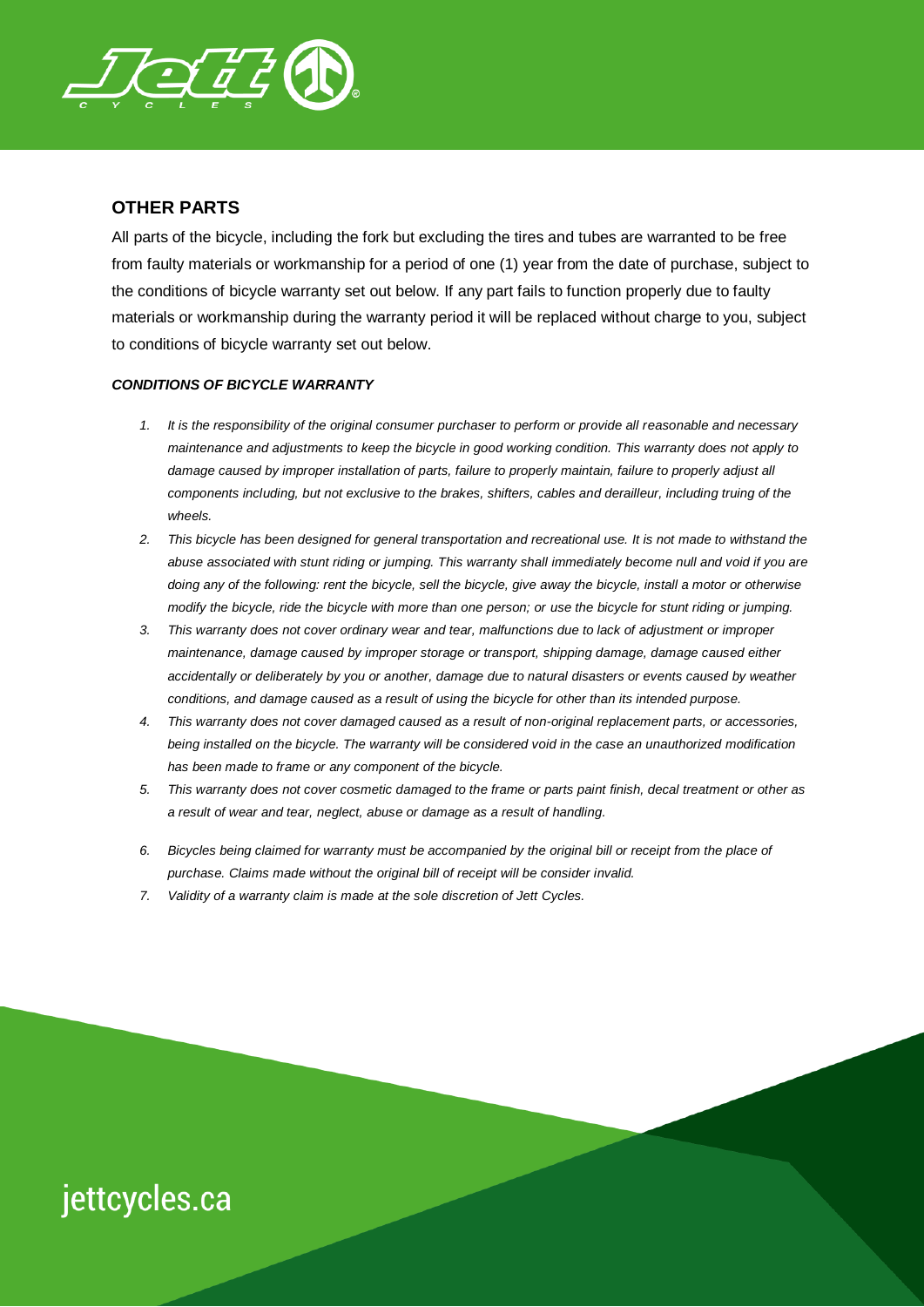

### **JETT CYCLES LIMITED ACCESSORY WARRANTY**

Your purchase of Jett Cycles accessory includes the following limited warranty, which is in lieu of all other express or implied warranty. This warranty is extended to the initial consumer purchaser and is non-transferable. Warranty registration is not required.

### **HELMETS**

All helmets are warranted to be free from faulty materials and workmanship for a period of two (02) years for Jett Cycles helmets from the date of purchase, subject to the conditions of warranty set out below. Any helmet that fails to function properly due to faulty materials or workmanship during the warranty period will be replaced without charge to you, subject to the conditions of accessory warranty set out below.

#### **TIRES and TUBES**

All tires and tubes are warranted to be free from faulty materials and workmanship for a period of thirty (30) days from the date of purchase, subject to the conditions of warranty set out below. Any tire and / or tube that fails to function properly due to faulty materials or workmanship during the warranty period will be replaced without charge to you, subject to the conditions of accessory warranty set out below.

#### **LIGHTS**

All lights are warranted to be free from faulty materials and workmanship for a period of ninety (90) days from the date of purchase, subject to the conditions of warranty set out below. Any light that fails to function properly due to faulty materials or workmanship during the warranty period will be replaced without charge to you, subject to the conditions of accessory warranty set out below.